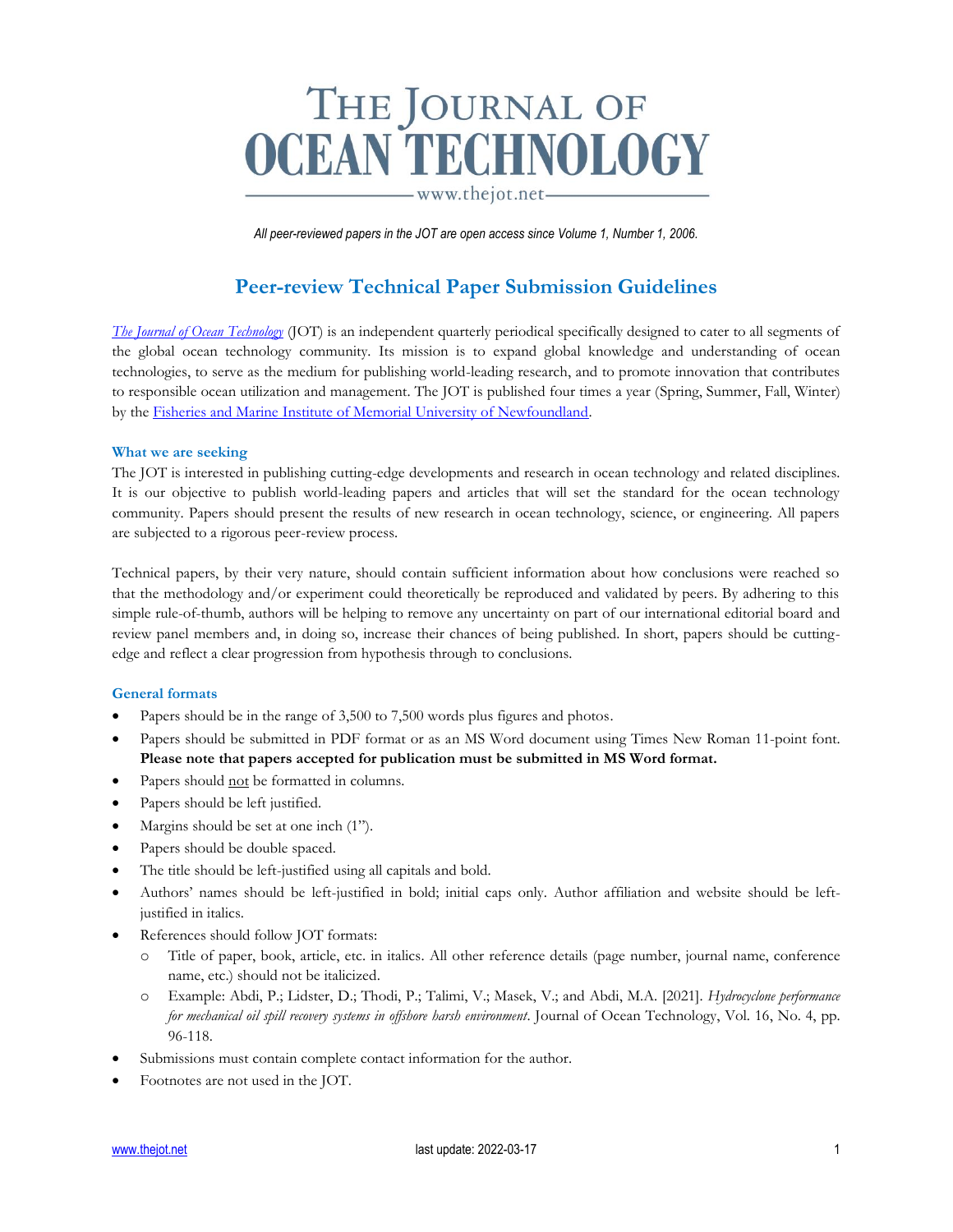# THE JOURNAL OF<br>CEAN TECHNOLOGY

www.thejot.net-

*All peer-reviewed papers in the JOT are open access since Volume 1, Number 1, 2006.*

### **Abbreviations and acronyms**

The use of abbreviations should be avoided where possible. For the first reference of an acronym in a paper, the term should be spelled out, followed by the abbreviation (acronym) in parentheses. Further uses of the acronym in the paper should use only the abbreviation.

### **Spelling**

The JOT follows the Canadian Press guidelines for spelling and word usage (e.g., colour, behaviour, harbour, modelled).

### **Manuscript headings**

Each submission should (at a minimum) include the following headings and should be formatted as shown:

ABSTRACT **KEYWORDS** NONMENCLATURE (if applicable) INTRODUCTION HEADING ONE **Heading Two** *Heading three* **CONCLUSION** ACKNOWLEDGMENTS (if desired) REFERENCES

### **Figures, tables, photos, equations**

Papers published in the JOT are designed in full colour. For the review process, all figures, photos and images should be inserted within the document. Equations in the paper must be numbered in order as they appear using the following format: (1), (2), (3) … These equation numbers should be right-justified at the end of the line on which the equation appears.

**If the paper is accepted for publication**, all figures and photos must be submitted in high-resolution format (minimum 300 dpi) and sent as separate image files, not embedded in a MS Word or PDF document. Within the paper, the author should indicate the placement of each figure, table and/or photo. Figures, tables, and photos must be numbered in order as they appear in the paper and be accompanied by a detailed caption. Author must provide appropriate credits for photos and figures used within the paper. Tables must be submitted in MS Word or Excel format; they must not be submitted as images.

### **Exclusivity and copyright**

Authors submitting papers to the JOT are not permitted to have the submitted paper published in any other periodical, before or after the date of publication in the JOT. The author of a technical paper featured in the JOT is permitted to deliver a presentation version of that paper at a conference, following publication in the JOT. Any inclusion of the said paper in related conference proceedings should reference the JOT as the source of the paper, citing the appropriate volume and page numbers.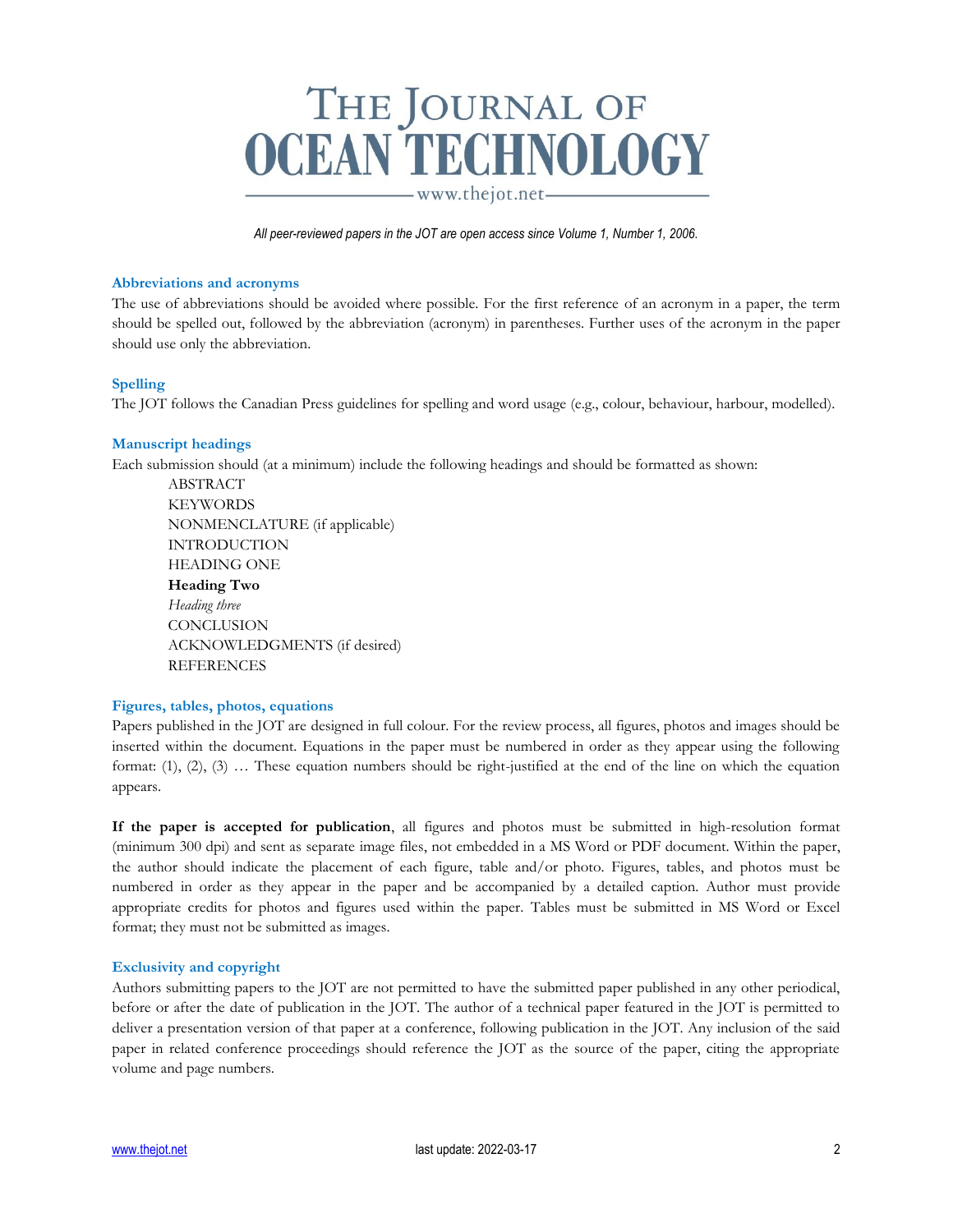### THE JOURNAL OF<br>CEAN TECHNOLOGY

www.thejot.net-

*All peer-reviewed papers in the JOT are open access since Volume 1, Number 1, 2006.*

If a paper is accepted for publication, the author is required to sign an "authorization to publish" copyright form (provided by the JOT upon acceptance of paper), which provides the JOT with the right to publish the paper in any media or format. Upon publication, the JOT will provide to the authors an electronic copy of the published paper in PDF format that preserves final page layout, formatting, and content. Authors may make and distribute copies of this PDF in the course of teaching and research and may post the PDF on personal or institutional websites and in other open-access digital repositories as well as social media. The JOT will post an electronic PDF version of all published papers to its website in an open access format.

The JOT and its web presence are protected under Canadian Copyright Laws. Reproduction of any essay, article, paper or part thereof by any mechanical or electronic means without express written permission of the JOT is strictly prohibited, except as noted above for authors. Expressions of interest to reproduce any part of the JOT should be addressed in writing to info@thejot.net.

### **Repackaging the scientific paper**

As part of our strategy to popularize ocean technology, we have adopted a new approach to packaging the peer-review paper for more general consumption. Prefacing every paper, the JOT editorial staff prepares a one-page introductory summary on why the paper is important and identifies key practical applications of the results. If a paper is accepted for publication, authors are required to answer questions and to supply the JOT with high-resolution author photos.

### **Galley proofs**

Authors whose papers have been accepted for publication will receive a copy of the design galley prior to publication. The author must return any comments or corrections within the date specified by the managing editor.

### **Review process**

A review panel of experts will be assembled to review all papers. Normally the review process takes approximately eight weeks from submission date. The role of the review panel is to advise if papers are suitable for publication; to identify any faults; to confirm that the work is original; and to provide constructive feedback to authors so that papers can be improved, if necessary. The JOT uses a double blind review process: all references to the authors' names are removed from papers. All reviewers are assigned a review number; reviewers' names are not known to the authors and vice versa.

When submitting your paper, please provide names of one or two "experts" who might be members of a review panel. The JOT will pick its own panel members which may or may not include those submitted.

### **What the reviewers consider**

When conducting a review, the review panel considers the following elements:

- Interest to JOT readers
	- o Does the paper focus on cutting-edge developments in ocean technology and related disciplines?
	- o Does the paper present the results of new research in ocean technology, science, or engineering?
- Quality of data
	- o Is the paper technically sound?
	- o Does the paper evaluate the strengths and limitations of the work described?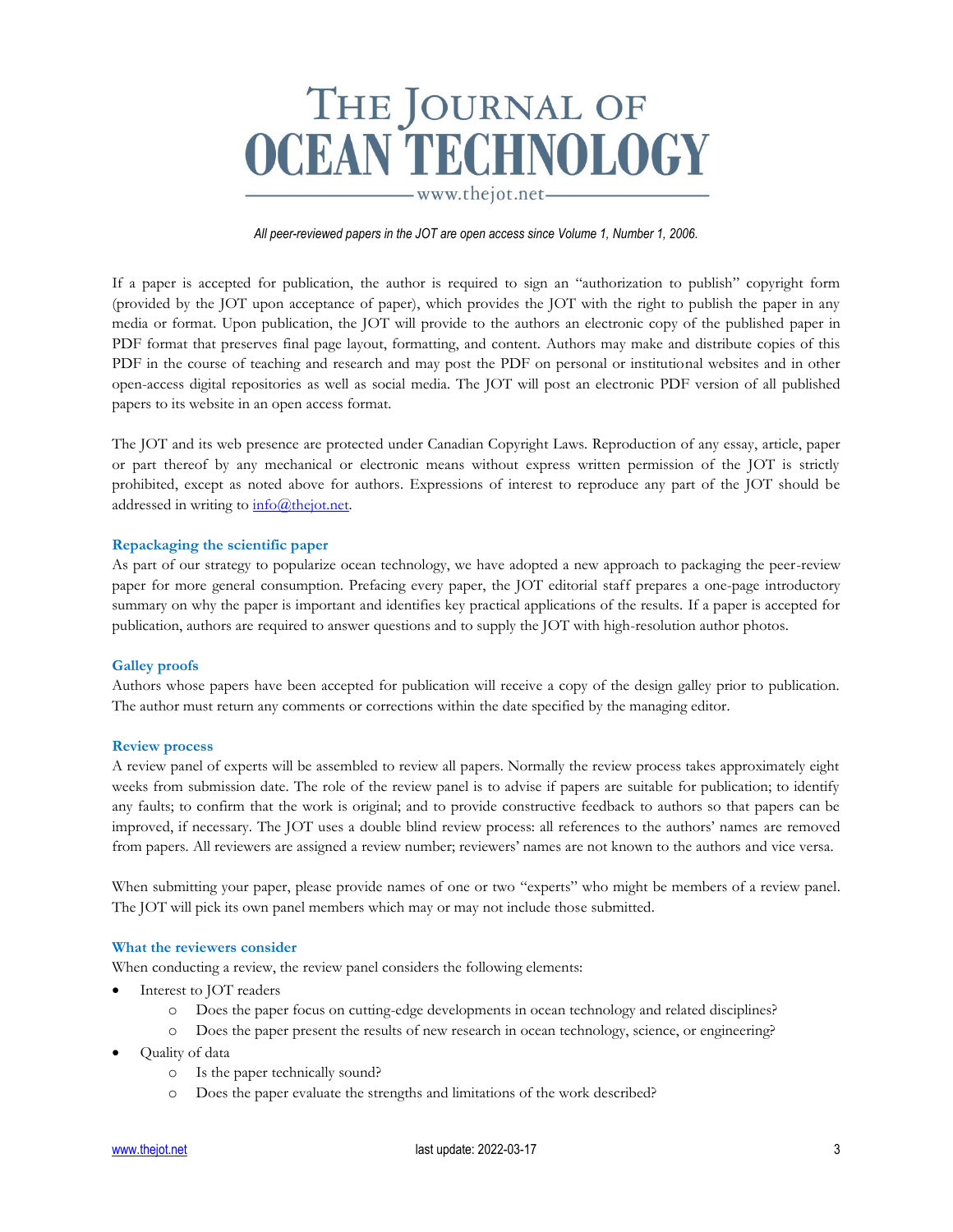# THE JOURNAL OF<br>CEAN TECHNOLOGY

www.thejot.net-

*All peer-reviewed papers in the JOT are open access since Volume 1, Number 1, 2006.*

- o Are performance metrics clearly stated?
- o Are results clearly described?
- o Is relevant previous research discussed adequately?
- o Are all assumptions referenced by previous proven works?
- Long-term reference value
	- o Will the content of this paper be relevant and likely to be cited in future work?
	- o Are the results and interpretation of lasting scientific value?
	- o Is the topic important to the field?
	- o Does the paper strengthen or extend the state of the art?
- Clarity of presentation
	- o Does the abstract explain motivation and orient the reader?
	- o Does the paper describe what was done, how it was done, and the key results?
	- o Does the paper stay focused on the subject?
	- o Are tables and figures clear, relevant, and correct?
	- o Are the concepts clearly presented?
	- o Is the paper logically organized?
	- o Are the titles and keywords used appropriately?
	- o Is the paper's length appropriate to its scope?
	- o Does the author demonstrate knowledge of basic composition skills, including word choice, sentence structure, paragraph development, grammar, punctuation, spelling, and citation of references?
- Novelty of results
	- o Does the subject matter have an interested audience today?
	- o Are ideas/information and methods worthwhile, new, or creative?
	- o Is the author the source of new information?
	- o Are analytical, numerical, or experimental results and interpretation original?
	- o Is the impact of the results clearly stated?
- Professional integrity
	- o Is the paper free from commercialism?
	- o Is the paper free from personalities and bias?
	- o Is the paper clear and balanced?
	- o Is prior work of others adequately credited?
	- o Does the author avoid disparaging competitive methods or products?
	- o Are references to previous work presented constructively, in a fair and balanced manner?
- Accuracy of results
	- o Are the claims of the paper firmly established?
	- o Are conclusions sound theoretically or experimentally?
	- o Are conclusions supported by the facts presented?